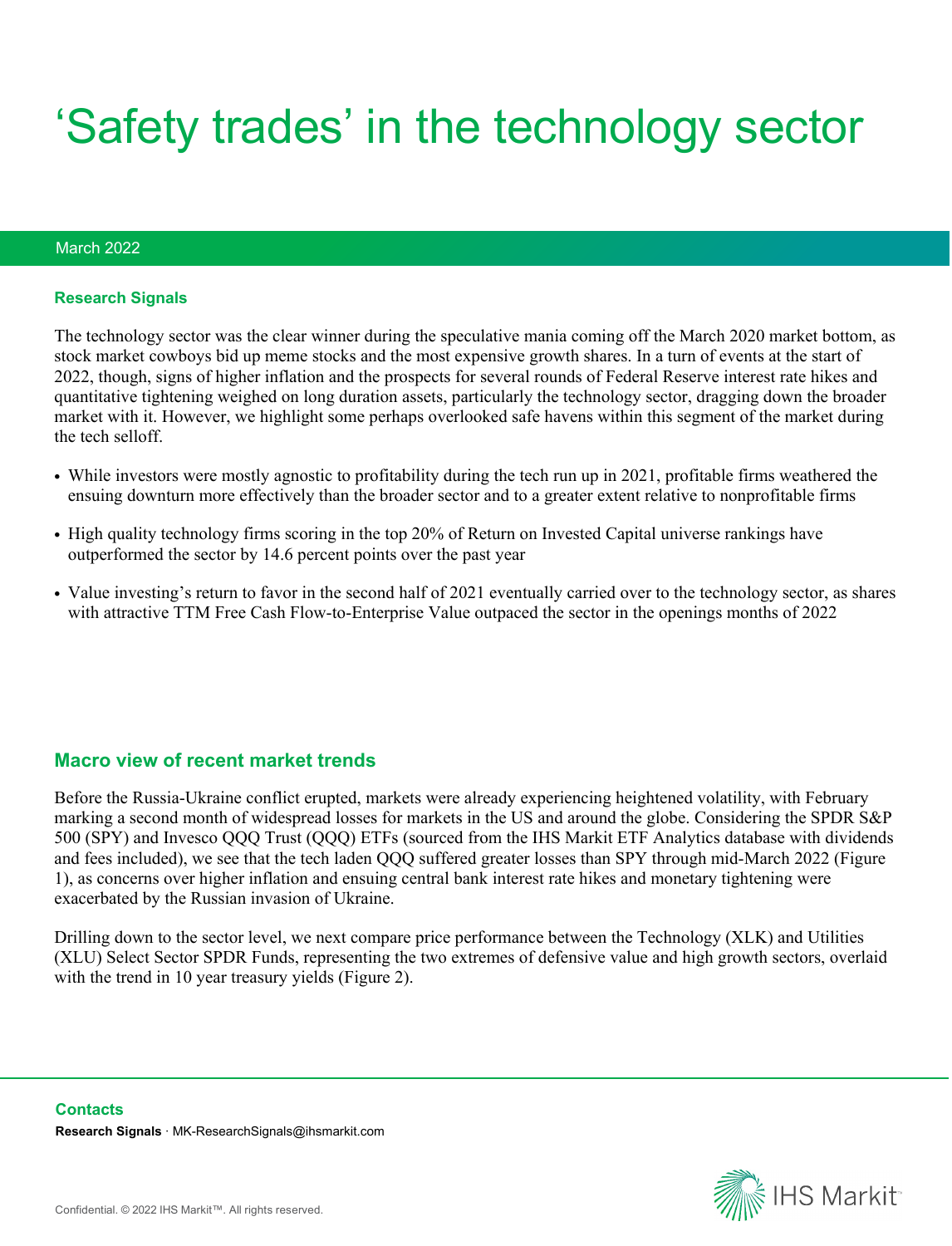

In 2021, yields fluctuated as vying forces from macroeconomic activity, US Federal Reserve policy and inflation expectations impacted the outlook on interest rates and, in turn, XLK and XLU showed little influence from the movement in interest rates. However, in 2022 investors are showing more concerns with inflation and rising yields and their negative impact on long duration assets, with XLK losing 18.7% through 14 March, compared with a loss of just 1.7% for XLU.

Investors' inflation expectations were, in fact, met with the February readings of year-over-year CPI (7.9%), the highest since January 1982, and PPI (10%), the highest in over a decade. With these data points in hand, the Federal Open Market Committee (FOMC), as expected, announced on 16 March an increase in the target for the federal funds rate of one-quarter of a percentage point to a range of 0.25-0.50%. Forecasts submitted by FOMC participants in advance of the meeting indicated that all participants expected several rate hikes this year.



Cumulative flows into both sector ETFs (Figure 3) also clearly point to an investor preference towards Utilities over Technology in recent months, underscored by a \$1.02 Bn inflow into XLU in January compared with an outflow of \$0.5 Bn outflow from XLK. Furthermore, the recent IHS Markit Investment Management Index™ (IMI) survey, based on 1-5 March 2022 data from a panel of 100 institutional investors employed by firms which collectively represent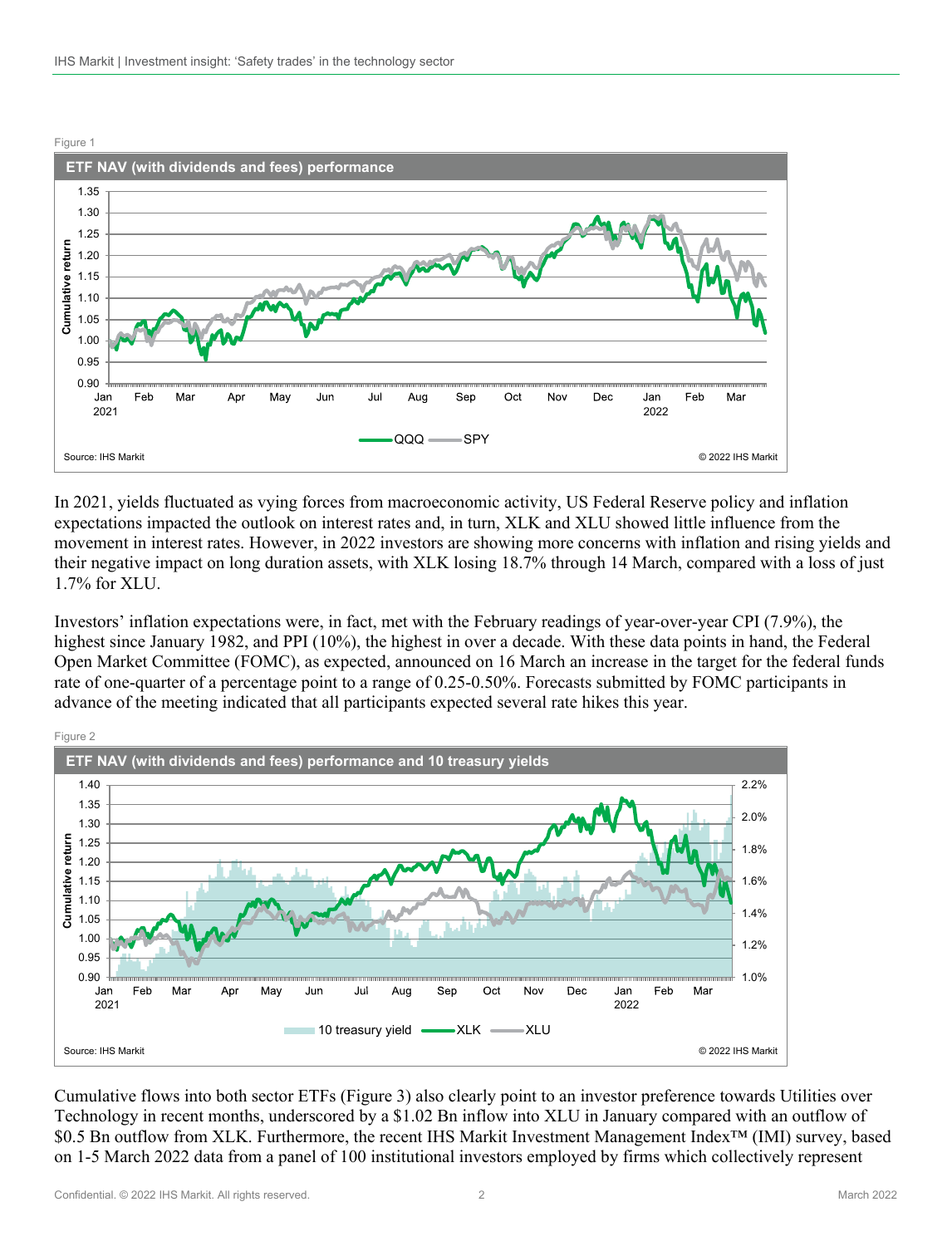approximately \$845bn assets under management, identified that the biggest positive shift in sector sentiment over the past month was recorded for utilities. However, while risk appetites slumped to a new survey low as the Ukraine crisis added to inflation and monetary policy worries, Utilities still only retain a neutral position in the ranks, whereas technology returned to favor for the first time since December. Thus, in the next section we take a closer look at the technology sector for signs of positive attributes within segments of the sector during its recent downturn.



## **Identifying positive technology sector factor attributes**

Disfavor with the technology sector started to pick up in December, as confirmed by active sector exposures to our 52- Week High factor, ranked to favor firms trading closest to their annual highs. More specifically, focusing on rankings across our US Total Cap universe (approximately 3,000 names), we compute the percent of stocks in each sector in the top (D1) and bottom (D10) deciles to arrive at the active (D1-D10) sector exposure. We indeed find that over the last three months (Figure 4), the technology sector has experienced an increasing number of stocks falling to the bottom decile of stocks trading furthest from their 52-week high compared with stocks in the top decile.

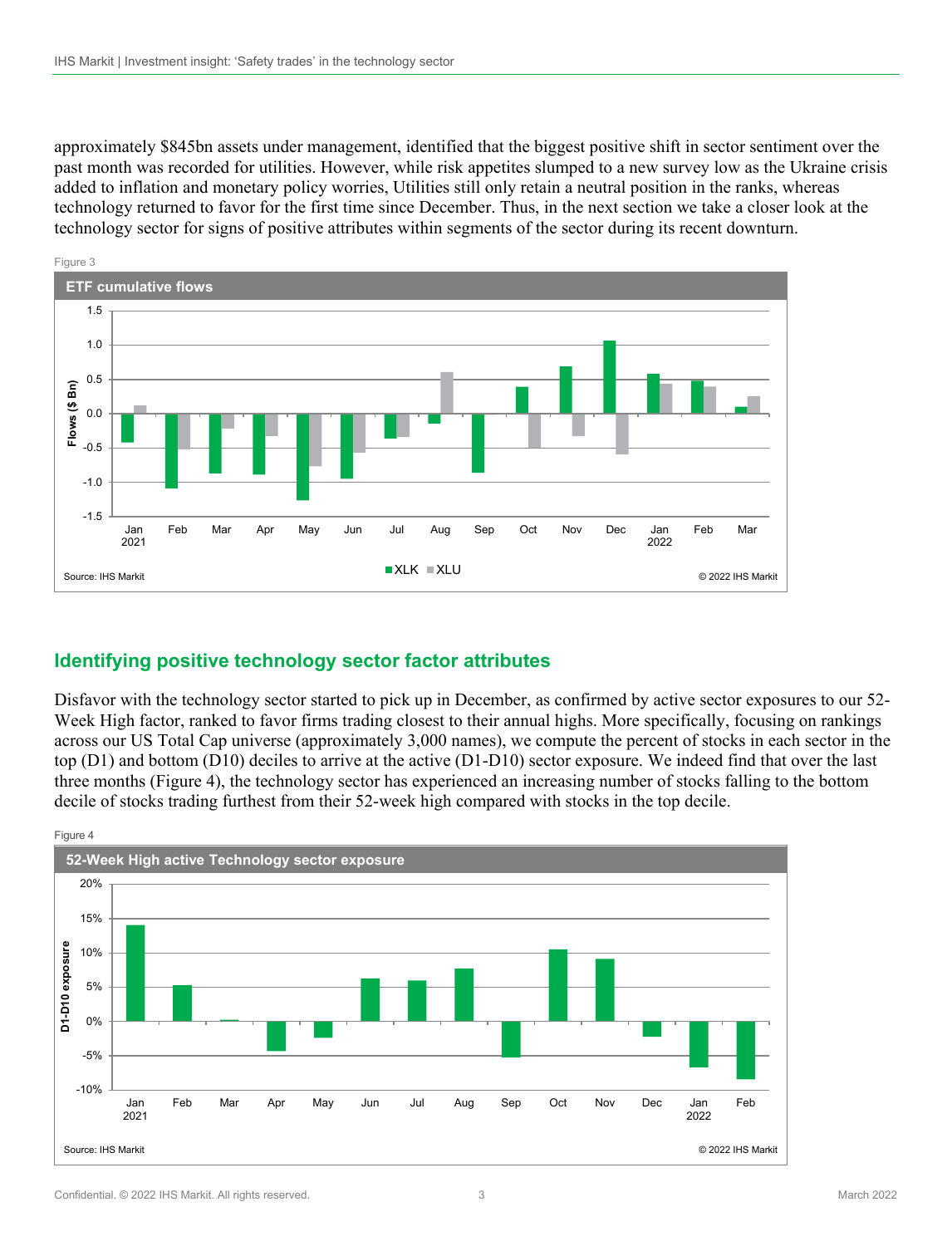Next, we use our Stock Screener to look beneath the turmoil in the technology sector for indications whether this was a broad sector selloff or more selective in nature. First, we filter for stocks which have been profitable (258 stocks) versus nonprofitable (217 stocks) based on the firm's trailing 12-month earnings before extraordinary items. We find that performance of the two groups tracked fairly closely during the strong period for technology shares in 2021 (Figure 5). However, by December, performance started to diverge, resulting in a spread in cumulative performance over the past year of 29 percentage points through mid-March in advantage of the profitable firms.



This leads us to further analyze high quality firms based on their Return on Invested Capital (ROIC). This factor has been a strong performer recently, posting a positive information coefficient (IC) in 11 months since the start of 2021 (Figure 6). In this case, we use the IC to gauge performance given its cross-sectional representation of signal strength as a measure of the rank correlation between factor scores and subsequent 1-month returns, rather than the tail performance encapsulated in the more commonly used decile spread return which may have sector biases.

Turning to our Stock Screener once again, we now filter for technology stocks which reside in the top 20% (Q1) of ROIC ranks (107 stocks). Over the past year, this group of high quality names has outperformed the broader sector by 14.6 percentage points (Figure 7).

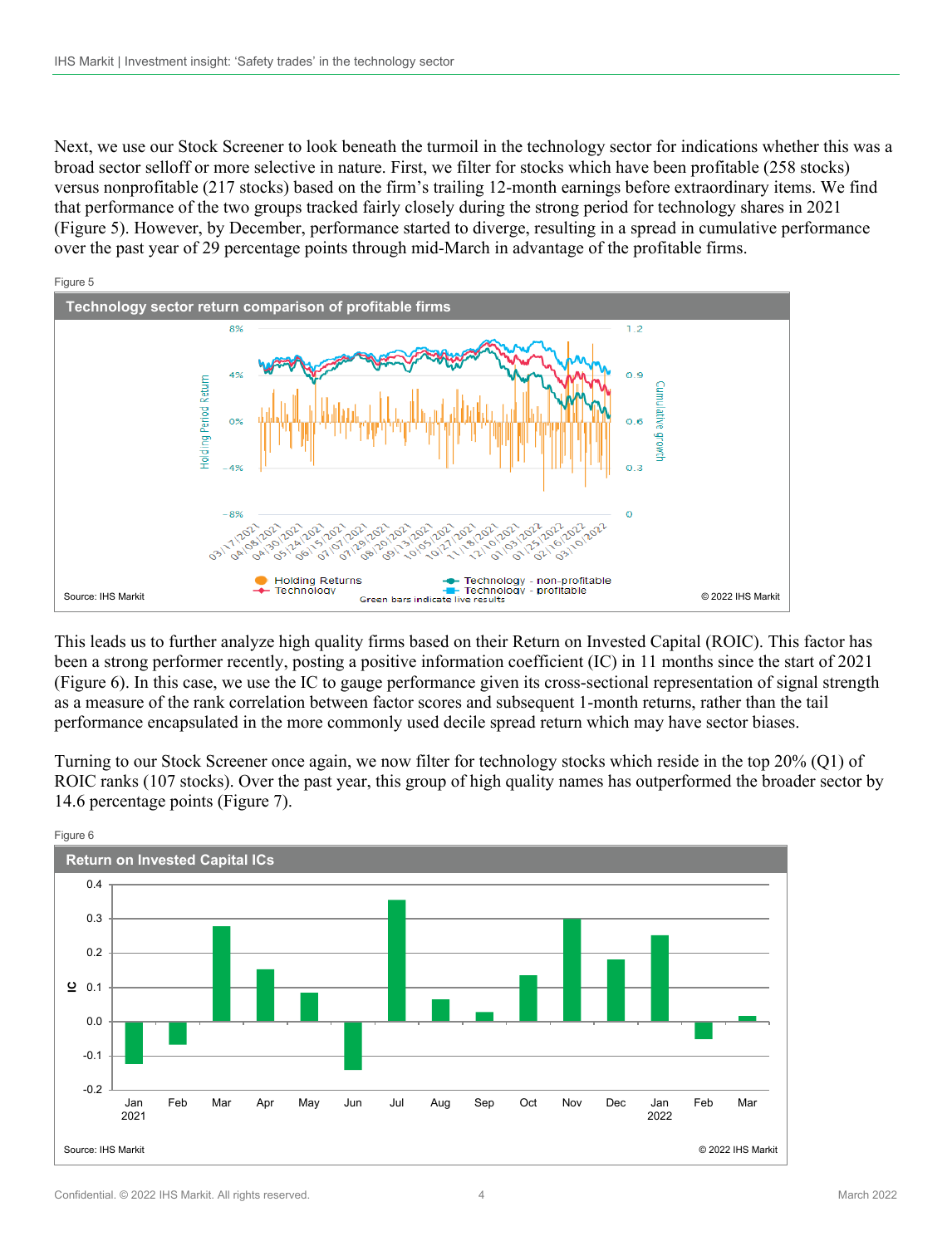

Lastly, while technology stocks are more commonly evaluated for their growth potential, we round out our analysis with a focus instead on valuation measures, considering signs of a style regime shift as value investing regained traction in the second half of 2021. In this case, we use TTM Free Cash Flow-to-Enterprise Value as our preferred measure of value for this study rather than the standard price-to-earnings (PE) ratio which is more prone to earnings manipulation compared with cash flow statement measures.

TTM Free Cash Flow-to-Enterprise Value identifies attractively valued cash rich firms and has been a highly successful signal since January 2021 (Figure 8), posting a positive IC in all but two months. The subset of stocks passing a screen for the top quintile of this measure (43 stocks) did not keep pace with the broader sector for most of 2021. However, they held up quite well during the technology selloff in 2022 and have subsequently outperformed the sector by 12.2 percentage points over the past year.

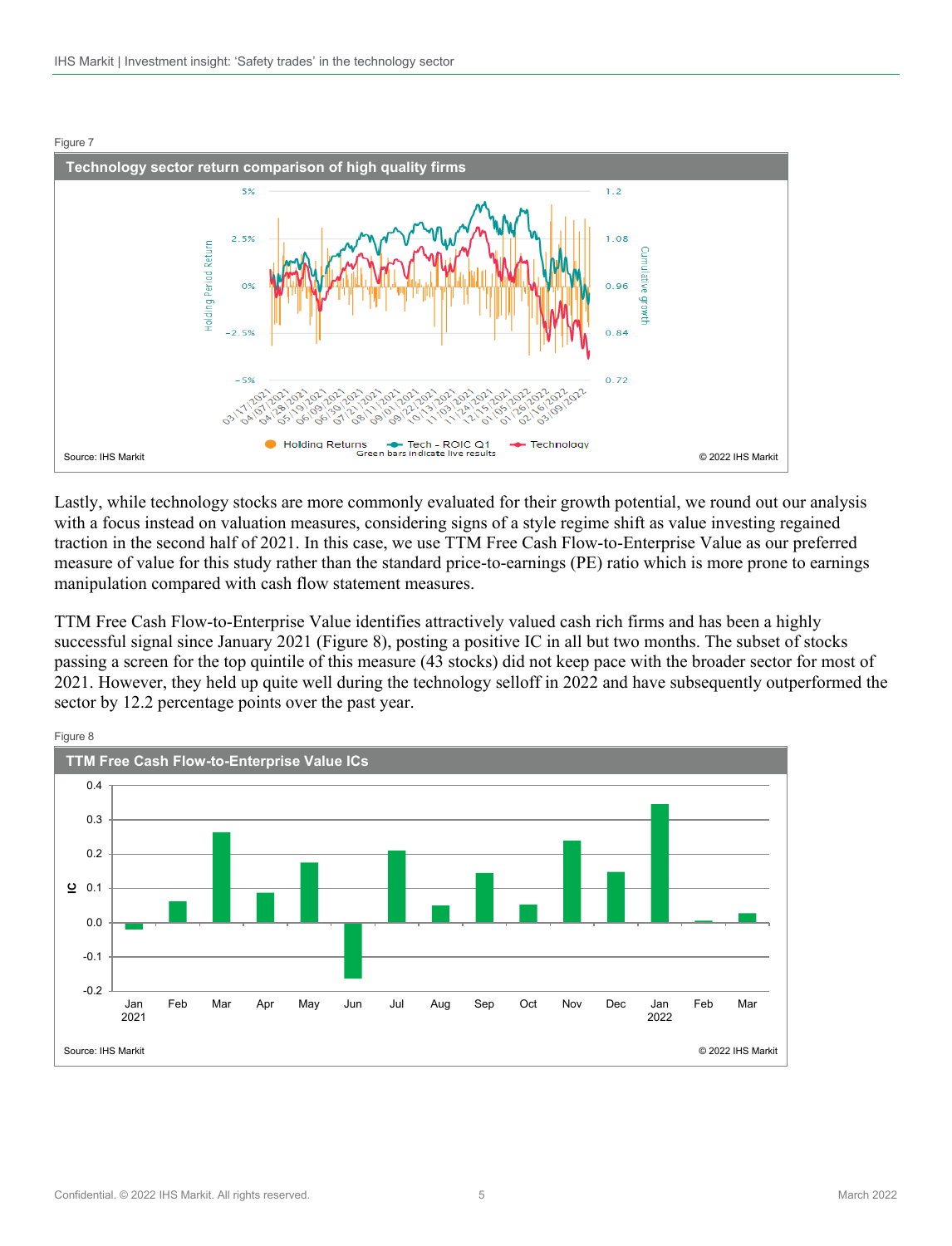

We conclude that in the midst of the recent technology sector rout, investors did not indiscriminately sell off all shares. On closer inspection of technology stock attributes, we find significant differences in investors' preferences for profitable firms beginning in December 2021. During this same period, high quality firms characterized by attractive ROIC and free cash flow yield also outperformed the broader sector.